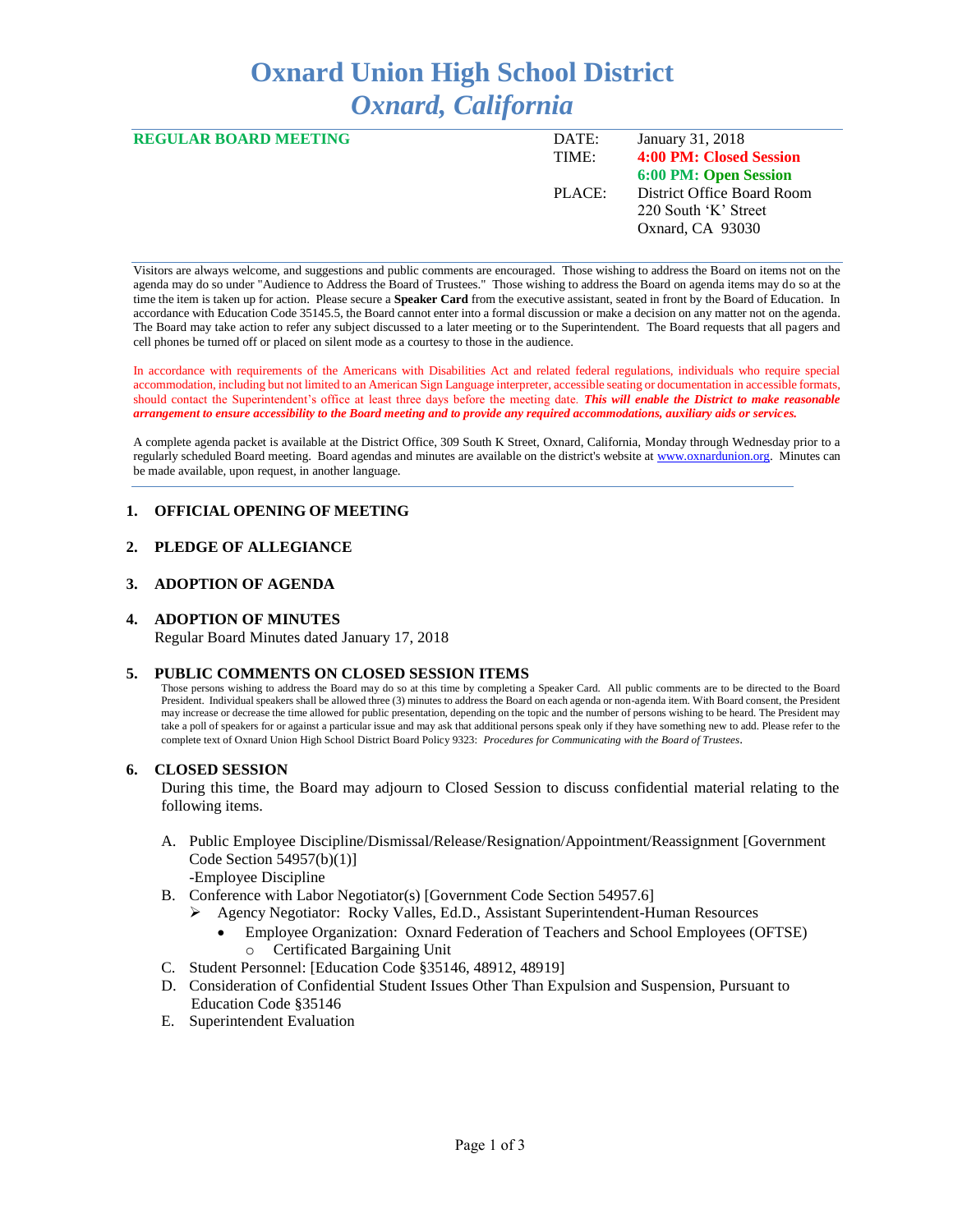Board Meeting Agenda January 31, 2018

F. Conference with Real Property Negotiator (Govt. Code § 54956.8)

 PROPERTY: 50-acres of 107.25 acres located at or near 1825 Camino del Sol, Oxnard, CA (southeast corner of N. Rose Ave. and Cesar Chaves Dr.) Ventura County Assessor Parcel No. 214-0- 020-595

AGENCY NEGOTIATOR: Sid Albaugh, Assistant Superintendent Business Services Business Services and Dr. Joel Kirschenstein, Consultant Sage Realty Group Inc.

NEGOTIATING PARTIES: Brian Edward Maulhardt, as Trustee of the Brian Edward Maulhardt Children's Support Trust

UNDER NEGOTIATION: Price and terms of payment

- G. CONFERENCE WITH LEGAL COUNSEL-ANTICIPATED LITIGATION Significant exposure to litigation pursuant to paragraph (2) of subdivision (d) of Section 54956.9(a) and (d)(1): OAH Case No. 2017100665
- H. Conference with Real Property Negotiator (Govt. Code § 54956.8)

PROPERTY: Multiple District-owned parcels, including: (1) Bell Ranch Property, Assessor Parcel No. ("APN") 156-0-180-385, Camarillo, California; (2) South of Oxnard High School, APN 183-0-030-180; (3) District Office Campus, 220, 309, and 315 South K Street, Oxnard, CA, APNs 202-0-010-630 & -740; (4) Hueneme Road Adult School, 527 W Hueneme Road, Oxnard, CA, APN 222-0-082-625; (5) 280 and 300 Skyway Drive, Camarillo, CA, APN 230-0-130-105; and (6) 15 Stearman Street, Camarillo, CA, APN 230-0-130-115 AGENCY NEGOTIATOR: Sid Albaugh, Assistant Superintendent Business Services and Dr. Joel Kirschenstein, Consultant Sage Realty Group Inc. NEGOTIATING PARTIES: To be determined

- UNDER NEGOTIATION: Price and terms of payment.
- I. Conference with Real Property Negotiator (Govt. Code § 54956.8) PROPERTY: 7.6 Acres located 1800 Solar Drive, Oxnard, CA, Ventura County Assessor Parcel No. 213-0-070-045 AGENCY NEGOTIATOR: Sid Albaugh, Assistant Superintendent Business Services and Dr. Joel Kirschenstein, Consultant Sage Realty Group Inc. NEGOTIATING PARTIES: NAI Capital UNDER NEGOTIATION: Price and terms of payment.

# **7. RECONVENE IN PUBLIC: REPORT ON CLOSED SESSION ACTION**

# **8. RECOGNITION**

Student Celebrations

- ➢ FHS Dedicated Student Award Destiny Acevedo, Angela Ortega
- ➢ RCHS- Congressional APP Challenge- Karen Kikuchi, Sophia Taylor and Abigail Creech
- ➢ CTL Scholarships

## **9. PUBLIC COMMENTS TO ADDRESS THE BOARD OF TRUSTEES**

Those persons wishing to address the Board may do so at this time by completing a Speaker Card. All public comments are to be directed to the Board President. Individual speakers shall be allowed three (3) minutes to address the Board on each agenda or non-agenda item. With Board consent, the President may increase or decrease the time allowed for public presentation, depending on the topic and the number of persons wishing to be heard. The President may take a poll of speakers for or against a particular issue and may ask that additional persons speak only if they have something new to add. Please refer to the complete text of Oxnard Union High School District Board Policy 9323: *Procedures for Communicating with the Board of Trustees.*

## **10. SUPERINTENDENT'S REPORT**

# **11. STUDENT REPRESENTATIVE TO THE BOARD – ANGELINE CESAR**

## **12. STAFF REPORTS**

- A. Physical Fitness Test Dr. Tom McCoy
- B. Update on 2018-2019 Governor's Budget Proposal Part II (OUHSD Impact) Sid Albaugh